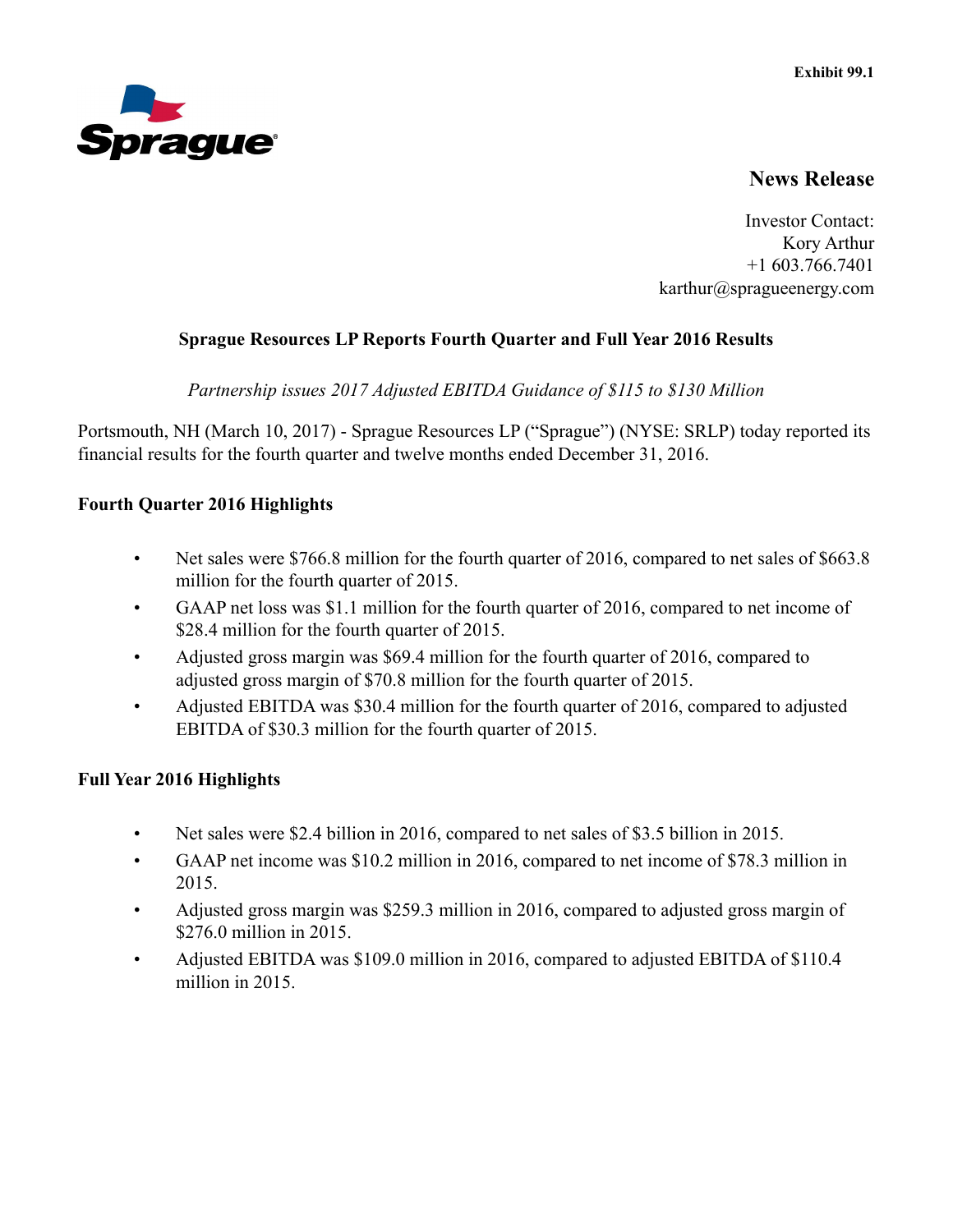"I am pleased to report that Sprague delivered another year of solid financial performance in 2016. We grew distributions to unitholders by 12% and posted distribution coverage of 1.6 times for the year," said David Glendon, President and Chief Executive Officer. "Our recent acquisitions highlight our commitment to continue that growth. Sprague's strong balance sheet, lender support and ability to access capital markets provides us with a unique opportunity to continue executing our growth strategy. Based on the expected impact of these transactions, combined with results to date in the first quarter, we're issuing a 2017 adjusted EBITDA guidance range of between \$115 and \$130 million," said Mr. Glendon.

# **Refined Products**

- Volumes in the Refined Products segment increased 10% to 417.8 million gallons in the fourth quarter of 2016, compared to 381.1 million gallons in the fourth quarter of 2015.
- Adjusted gross margin in the Refined Products segment decreased \$7.8 million, or 17%, to \$38.5 million in the fourth quarter of 2016, compared to \$46.3 million in the fourth quarter of 2015.
- Volumes in the Refined Products segment decreased 288.1 million gallons, or 17%, to 1.4 billion gallons in 2016 compared to 2015.
- Refined Products adjusted gross margin decreased 16% to \$142.6 million in 2016, compared to \$170.4 million in 2015.

"Sprague's Refined Products adjusted gross margin declined 17% for the quarter, mainly due to the benefit of the retroactive reinstatement of the bio-diesel blenders tax credit that occurred in the fourth quarter of last year," said Mr. Glendon. "The extreme warm weather we saw in the first quarter was primarily responsible for the adjusted gross margin decline of 16% for the year."

# **Natural Gas**

- Natural Gas segment volumes increased 20% to 16.9 Bcf in the fourth quarter of 2016, compared to 14.1 Bcf in the fourth quarter of 2015.
- Natural Gas adjusted gross margin increased \$8.3 million, or 79%, to \$18.7 million for the fourth quarter of 2016, compared to \$10.4 million for the fourth quarter of 2015.
- Volumes in the Natural Gas segment increased 4.8 Bcf, or 9%, to 61.7 Bcf in 2016 compared to 2015.
- Natural Gas adjusted gross margin increased 22% to \$62.4 million in 2016, compared to \$51.0 million in 2015.

"The Santa Energy acquisition exceeded expectations on multiple dimensions and was a primary driver of the significant improvement in our 2016 results. Combined with an overall increase in unit margins, our Natural Gas adjusted gross margin improved dramatically for the year. We believe our recent experience validates the Natural Gas roll-up strategy and we remain optimistic regarding the Global acquisition," said Mr. Glendon.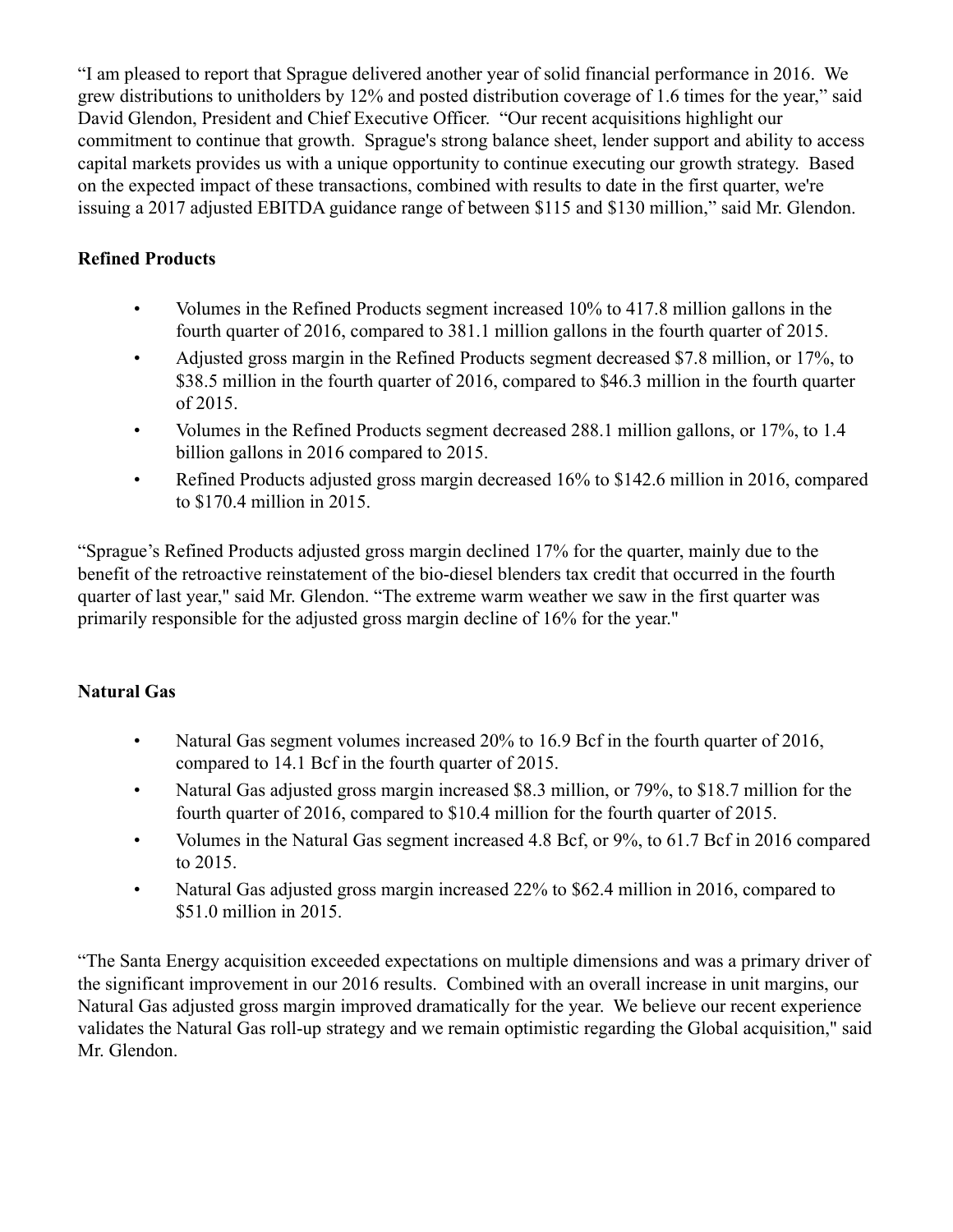## **Materials Handling**

- Materials Handling adjusted gross margin decreased by \$1.8 million, or 15%, to \$9.9 million for the fourth quarter of 2016, compared to \$11.7 million for the fourth quarter of 2015.
- Materials Handling adjusted gross margin increased 0.3% to \$45.7 million in 2016 compared to \$45.6 million in 2015.

"Sprague's Materials Handling adjusted gross margin improved slightly for the full year, demonstrating the reliability and stable earnings we expect this business to deliver," reported Mr. Glendon.

## **Quarterly Distribution Increase**

On January 27, 2017, the Board of Directors of Sprague's general partner, Sprague Resources GP LLC, announced its eleventh consecutive distribution increase and approved a cash distribution of \$0.5775 per unit for the quarter ended December 31, 2016, representing a 3% increase over the distribution declared for the quarter ended September 30, 2016. The distribution was paid on February 14, 2017 to unitholders of record as of the close of business on February 8, 2017.

## **Sprague Resources LP Schedule K-1s Now Available**

Sprague has finalized 2016 tax packages for its unitholders, including Schedule K-1 and made available via Sprague's website at www.spragueenergy.com under "Investor Relations / K-1 Tax Information". The tax packages will be mailed by March 17, 2017. For additional information, unitholders may call 855-521-8150 Monday through Friday from 8:00 AM to 5:00 PM CDT, or visit www.taxpackagesupport.com/SRLP.

### **Financial Results Conference Call**

Management will review Sprague's fourth quarter 2016 financial results in a teleconference call for analysts and investors today, March 10, 2017.

| Date and Time: | March 10, 2017 at 1:00 PM ET                      |
|----------------|---------------------------------------------------|
|                | Dial-in numbers: (866) 516-2130 (U.S. and Canada) |
|                | $(678)$ 509-7612 (International)                  |

Participation Code: 60243639

The conference call may also be accessed live by a webcast available on the "Investor Relations" page of Sprague's website at www.spragueenergy.com and will be archived on the website for one year.

### **About Sprague Resources LP**

Sprague Resources LP is a master limited partnership engaged in the purchase, storage, distribution and sale of refined petroleum products and natural gas. Sprague also provides storage and handling services for a broad range of materials.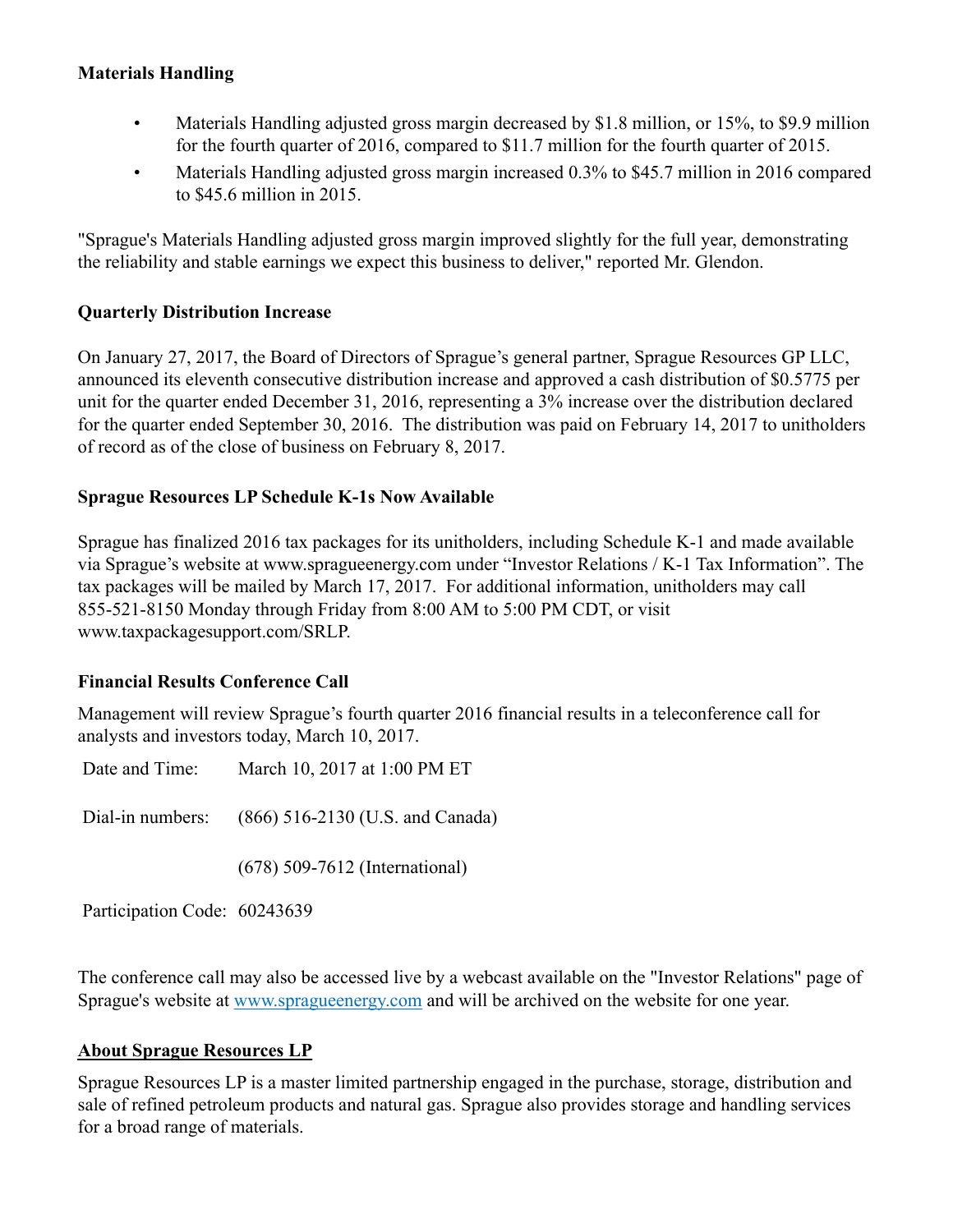## **Non-GAAP Financial Measures**

Adjusted EBITDA and adjusted gross margin are measures not defined by GAAP. We define EBITDA as net income (loss) before interest, income taxes, depreciation and amortization. We define adjusted EBITDA as EBITDA increased by unrealized hedging losses and decreased by unrealized hedging gains, in each case with respect to refined products and natural gas inventory, prepaid forward contracts and natural gas transportation contracts. We define adjusted gross margin as net sales less cost of products sold (exclusive of depreciation and amortization) and decreased by total commodity derivative gains and losses included in net income (loss) and increased by realized commodity derivative gains and losses included in net income (loss), in each case with respect to refined products and natural gas inventory, prepaid forward contracts and natural gas transportation contracts.

To manage Sprague's underlying performance, including its physical and derivative positions, management utilizes adjusted gross margin. Adjusted gross margin is also used by external users of our consolidated financial statements to assess our economic results of operations and its commodity market value reporting to lenders. EBITDA and adjusted EBITDA are used as supplemental financial measures by external users of our financial statements, such as investors, trade suppliers, research analysts and commercial banks to assess the financial performance of our assets, operations and return on capital without regard to financing methods, capital structure or historical cost basis; the ability of our assets to generate sufficient revenue, that when rendered to cash, will be available to pay interest on our indebtedness and make distributions to our equity holders; repeatable operating performance that is not distorted by non-recurring items or market volatility; and, the viability of acquisitions and capital expenditure projects.

Sprague believes that investors benefit from having access to the same financial measures that are used by its management and that these measures are useful to investors because they aid in comparing its operating performance with that of other companies with similar operations. The adjusted EBITDA and adjusted gross margin data presented by Sprague may not be comparable to similarly titled measures at other companies because these items may be defined differently by other companies. Please see the attached reconciliations of net income to adjusted EBITDA and operating income to adjusted gross margin.

With regard to guidance, reconciliation of non-GAAP adjusted EBITDA guidance to the closest corresponding GAAP measure (expected net income (loss)) is not available without unreasonable efforts on a forward-looking basis due to the inherent difficulty and impracticality of forecasting certain amounts required by GAAP such as unrealized gains and losses on derivative hedges, which can have a significant and potentially unpredictable impact on our future GAAP financial results.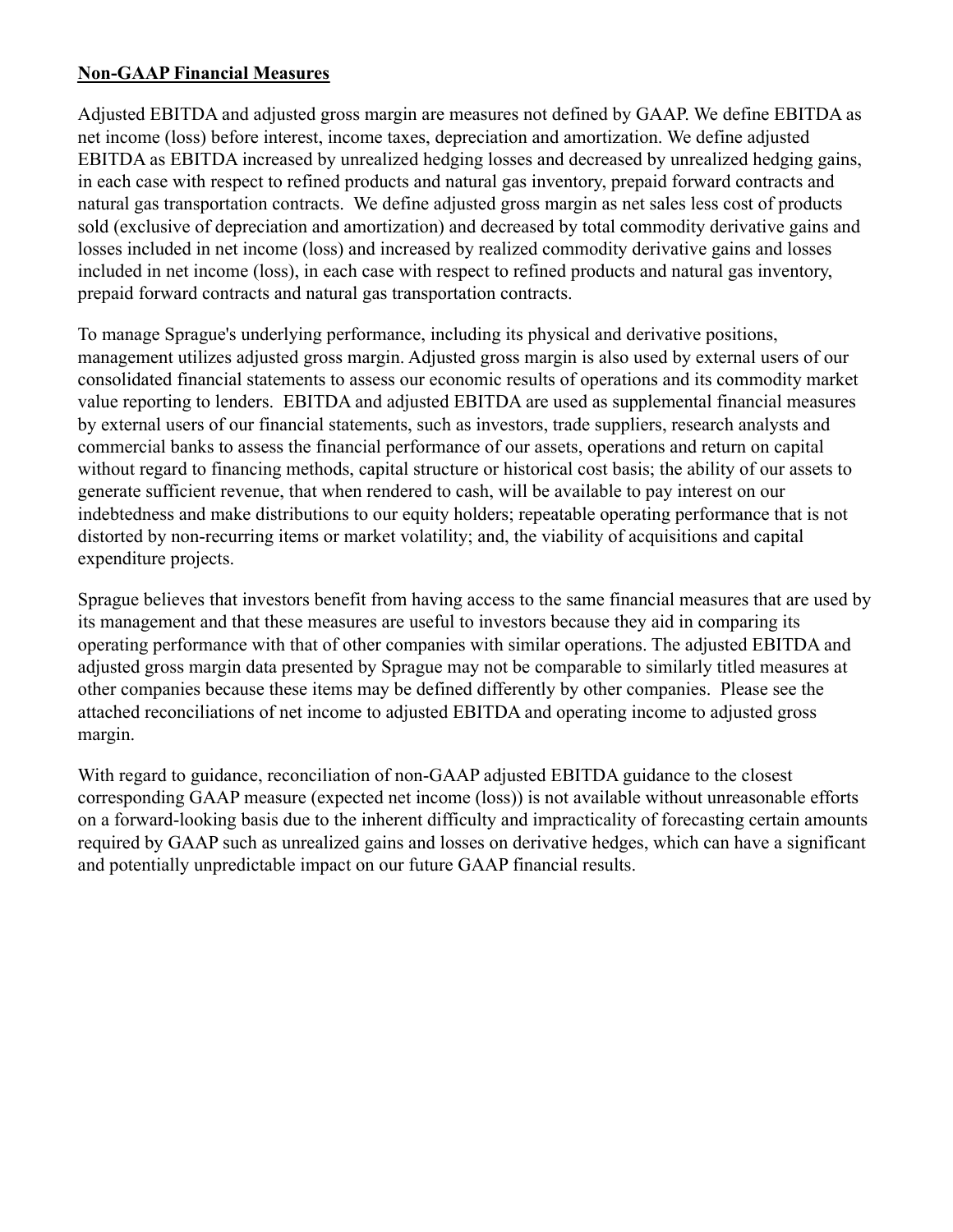#### **Forward Looking Statements**

This press release may include forward-looking statements that we believe to be reasonable as of today's date. These forward-looking statements involve risks and uncertainties and other factors that are difficult to predict and many of which are beyond management's control. Although Sprague believes that the assumptions underlying these statements are reasonable, investors are cautioned that such forward-looking statements are inherently uncertain and involve risks that may affect our business prospects and performance causing actual results to differ from those discussed in the foregoing release. Such risks and uncertainties include, by way of example and not of limitation: increased competition for our products or services; changes in supply or demand for our products; changes in operating conditions and costs; changes in the level of environmental remediation spending; potential equipment malfunction; potential labor issues; the legislative or regulatory environment; terminal construction/repair delays; nonperformance by major customers or suppliers; and political and economic conditions, including the impact of potential terrorist acts and international hostilities. These and other applicable risks and uncertainties have been described more fully in Sprague's most recent Annual Report on Form 10-K filed with the U.S. Securities and Exchange Commission ("SEC") on March 10, 2016, and in our subsequent Form 10-Q, Form 8-K and other documents filed with or furnished to the SEC.

Sprague undertakes no obligation and does not intend to update any forward-looking statements to reflect new information or future events. You are cautioned not to place undue reliance on these forward-looking statements which speak only as of the date of this press release.

\*\*\*\*\*

This release is intended to be a qualified notice under Treasury Regulation Section 1.1446-4(b). Brokers and nominees should treat one hundred percent (100.0%) of Sprague's distributions to non-U.S. investors as being attributable to income that is effectively connected with a United States trade or business. Accordingly, Sprague's distributions to non-U.S. investors are subject to federal income tax withholding at the highest applicable effective tax rate.

###

(Financial Tables Below)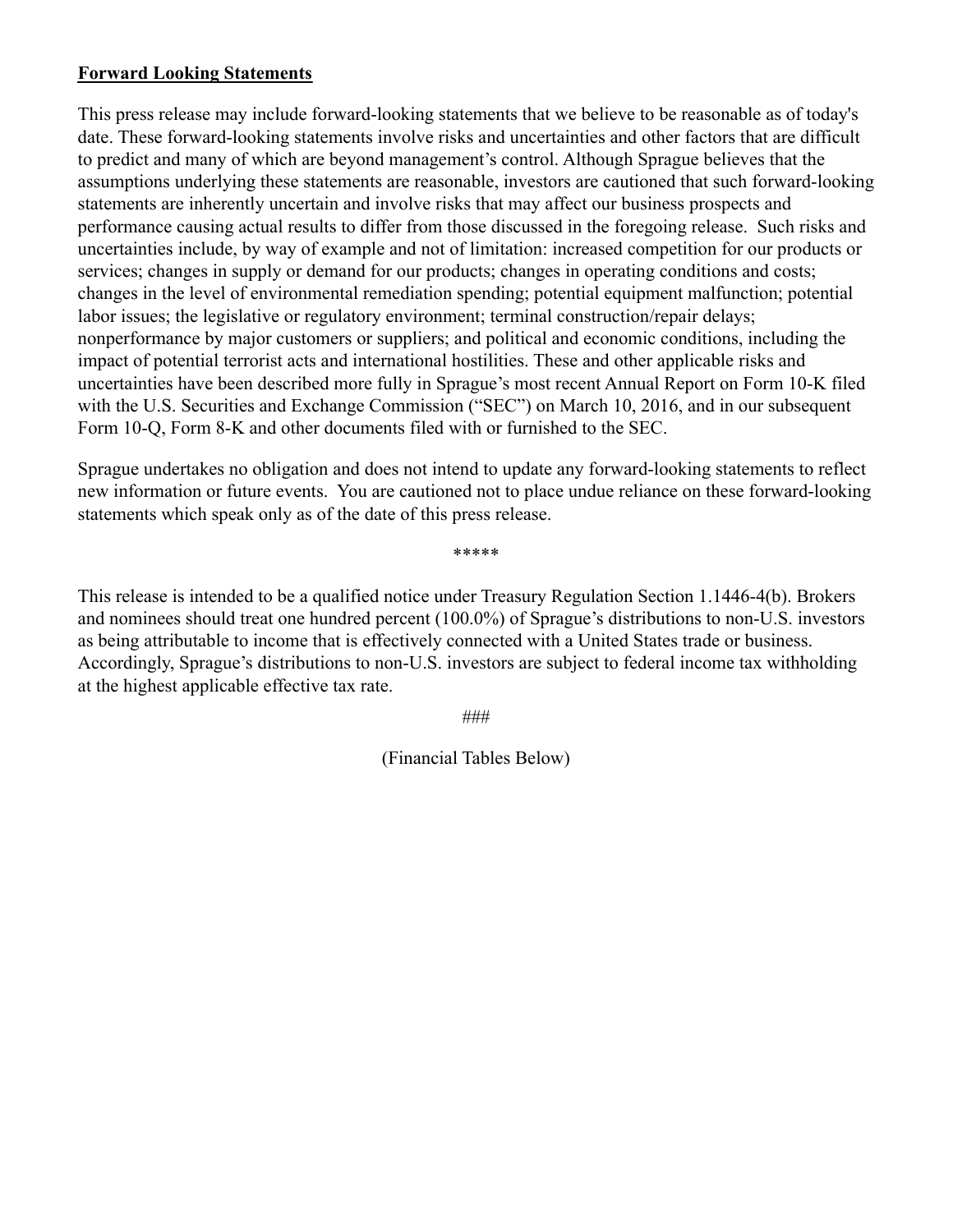#### **Sprague Resources LP Summary Financial Data Three Months and Twelve Months Ended December 31, 2016 and 2015**

|                                                                       | Three Months Ended December 31, |                   |                     | <b>Twelve Months Ended December 31,</b> |               |            |               |              |
|-----------------------------------------------------------------------|---------------------------------|-------------------|---------------------|-----------------------------------------|---------------|------------|---------------|--------------|
|                                                                       | 2016<br>(unaudited)             |                   | 2015<br>(unaudited) |                                         | 2016          |            |               | 2015         |
|                                                                       |                                 |                   |                     |                                         |               |            |               |              |
|                                                                       |                                 | (\$ in thousands) |                     |                                         |               |            |               |              |
| <b>Statement of Operations Data:</b>                                  |                                 |                   |                     |                                         |               |            |               |              |
| Net sales                                                             | \$                              | 766,825           | \$                  | 663,791                                 | \$            | 2,389,998  | \$            | 3,481,914    |
| Operating costs and expenses:                                         |                                 |                   |                     |                                         |               |            |               |              |
| Cost of products sold (exclusive of depreciation and<br>amortization) |                                 | 715,151           |                     | 583,955                                 |               | 2,179,089  |               | 3,188,924    |
| Operating expenses                                                    |                                 | 16,804            |                     | 17,074                                  |               | 65,882     |               | 71,468       |
| Selling, general and administrative                                   |                                 | 22,158            |                     | 23,210                                  |               | 84,257     |               | 94,403       |
| Depreciation and amortization                                         |                                 | 5,236             |                     | 4,977                                   |               | 21,237     |               | 20,342       |
| Total operating costs and expenses                                    |                                 | 759,349           |                     | $\overline{629,216}$                    |               | 2,350,465  |               | 3,375,137    |
| Operating income                                                      |                                 | 7,476             |                     | 34,575                                  |               | 39,533     |               | 106,777      |
| Other (expense) income                                                |                                 |                   |                     | (216)                                   |               | (114)      |               | 298          |
| Interest income                                                       |                                 | 9                 |                     | 89                                      |               | 388        |               | 456          |
| Interest expense                                                      |                                 | (7, 354)          |                     | (6,743)                                 |               | (27, 533)  |               | (27, 367)    |
| Income before income taxes                                            |                                 | $\overline{131}$  |                     | 27,705                                  |               | 12,274     |               | 80,164       |
| Income tax (provision) benefit                                        |                                 | (1,247)           |                     | 674                                     |               | (2,108)    |               | (1, 816)     |
| Net (loss) income                                                     |                                 | (1, 116)          |                     | 28,379                                  |               | 10,166     |               | 78,348       |
| Incentive distributions declared                                      |                                 | (598)             |                     | (167)                                   |               | (1,742)    |               | (321)        |
| Limited partners' interest in net (loss) income                       | $\mathcal{S}$                   | (1,714)           | $\sqrt{3}$          | 28,212                                  | $\mathcal{S}$ | 8,424      | $\$$          | 78,027       |
| Net (loss) income per limited partner unit:                           |                                 |                   |                     |                                         |               |            |               |              |
| Common - basic                                                        | \$                              | $(0.08)$ \$       |                     | 1.34                                    | $\mathcal{S}$ | 0.40       | \$            | 3.71         |
| Common - diluted                                                      | \$                              | (0.08)            | <sup>\$</sup>       | 1.32                                    | \$            | 0.38       | \$            | 3.65         |
| Subordinated - basic and diluted                                      | \$                              | $(0.08)$ \$       |                     | 1.34                                    | $\mathcal{S}$ | 0.40       | $\mathcal{S}$ | 3.71         |
| Units used to compute net (loss) income per limited partner unit:     |                                 |                   |                     |                                         |               |            |               |              |
| Common - basic                                                        |                                 | 11,239,476        |                     | 11,007,220                              |               | 11,202,427 |               | 10,975,941   |
| Common - diluted                                                      |                                 | 11,239,476        |                     | 11,187,570                              |               | 11,560,617 |               | 11, 141, 333 |
| Subordinated - basic and diluted                                      |                                 | 10,071,970        |                     | 10,071,970                              |               | 10,071,970 |               | 10,071,970   |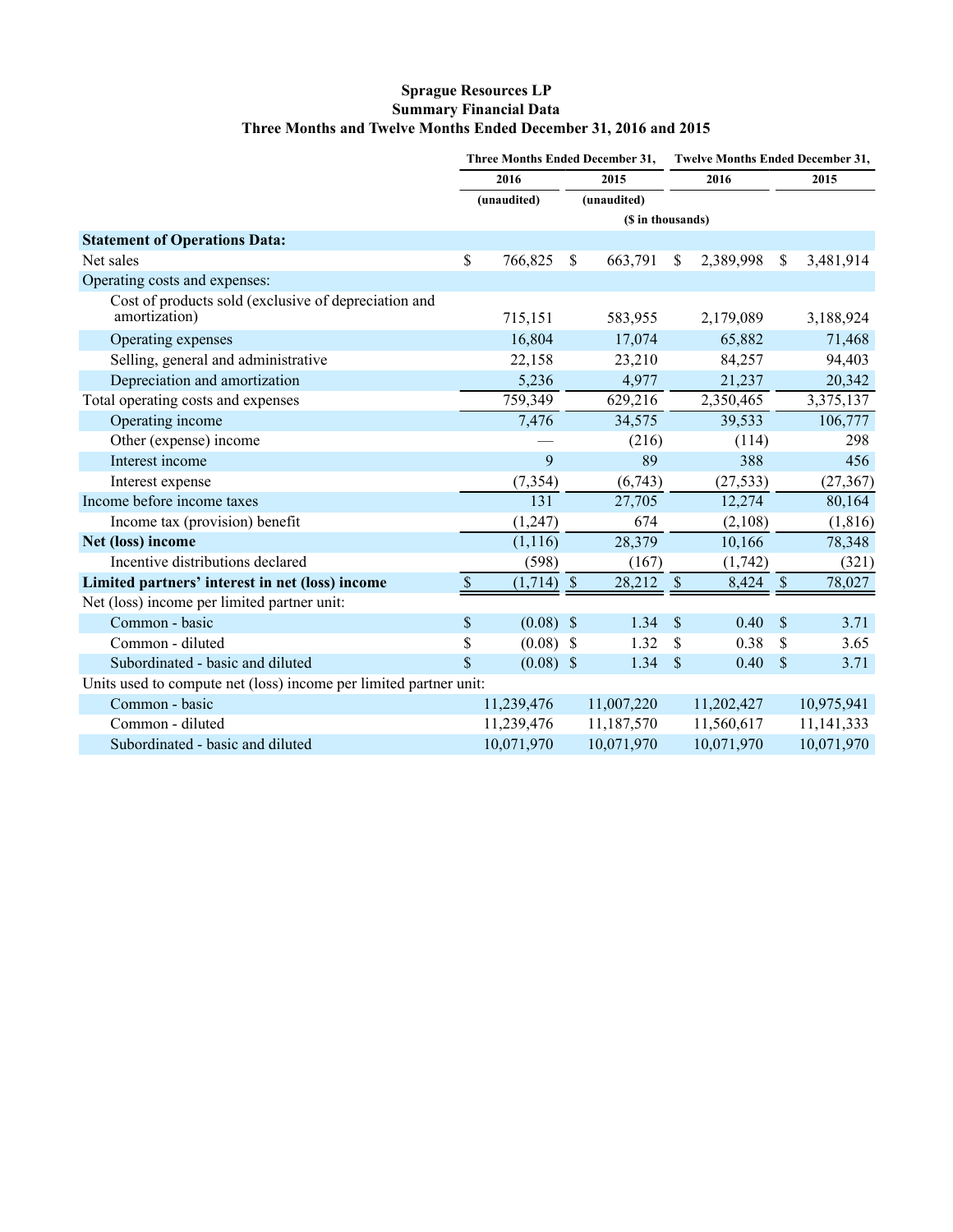#### **Sprague Resources LP Volume, Net Sales and Adjusted Gross Margin by Segment Three Months and Twelve Months Ended December 31, 2016 and 2015**

|                                                                        | Three Months Ended December 31, |         |                           | <b>Twelve Months Ended December 31,</b> |                          |           |                           |           |
|------------------------------------------------------------------------|---------------------------------|---------|---------------------------|-----------------------------------------|--------------------------|-----------|---------------------------|-----------|
|                                                                        | 2016<br>(unaudited)             |         | 2015<br>(unaudited)       |                                         | 2016                     |           |                           | 2015      |
|                                                                        |                                 |         |                           |                                         |                          |           |                           |           |
|                                                                        |                                 |         |                           | (\$ and volumes in thousands)           |                          |           |                           |           |
| <b>Volumes:</b>                                                        |                                 |         |                           |                                         |                          |           |                           |           |
| Refined products (gallons)                                             |                                 | 417,816 |                           | 381,066                                 |                          | 1,396,080 |                           | 1,684,158 |
| Natural gas (MMBtus)                                                   |                                 | 16,933  |                           | 14,147                                  |                          | 61,732    |                           | 56,894    |
| Materials handling (short tons)                                        |                                 | 507     |                           | 807                                     |                          | 2,523     |                           | 2,666     |
| Materials handling (gallons)                                           |                                 | 41,664  |                           | 79,296                                  |                          | 276,402   |                           | 266,280   |
| <b>Net Sales:</b>                                                      |                                 |         |                           |                                         |                          |           |                           |           |
| Refined products                                                       | \$                              | 657,400 | $\sqrt{\ }$               | 564,523                                 | $\sqrt{\ }$              | 1,988,597 | $\boldsymbol{\mathsf{S}}$ | 3,063,858 |
| Natural gas                                                            |                                 | 93,747  |                           | 81,648                                  |                          | 334,003   |                           | 347,453   |
| Materials handling                                                     |                                 | 9,886   |                           | 11,665                                  |                          | 45,734    |                           | 45,570    |
| Other operations                                                       |                                 | 5,792   |                           | 5,955                                   |                          | 21,664    |                           | 25,033    |
| Total net sales                                                        | $\overline{\mathcal{S}}$        | 766,825 | $\overline{\mathcal{S}}$  | 663,791                                 | $\overline{\mathcal{S}}$ | 2,389,998 | $\overline{\mathcal{S}}$  | 3,481,914 |
| <b>Reconciliation of Operating Income to Adjusted Gross Margin:</b>    |                                 |         |                           |                                         |                          |           |                           |           |
| <b>Operating income</b>                                                | S                               | 7,476   | $\boldsymbol{\mathsf{S}}$ | 34,575                                  | <sup>\$</sup>            | 39,533    | \$                        | 106,777   |
| Operating costs and expenses not allocated to operating segments:      |                                 |         |                           |                                         |                          |           |                           |           |
| Operating expenses                                                     |                                 | 16,804  |                           | 17,074                                  |                          | 65,882    |                           | 71,468    |
| Selling, general and administrative                                    |                                 | 22,158  |                           | 23,210                                  |                          | 84,257    |                           | 94,403    |
| Depreciation and amortization                                          |                                 | 5,236   |                           | 4,977                                   |                          | 21,237    |                           | 20,342    |
| Add: unrealized loss (gain) on inventory derivatives                   |                                 | 4,712   |                           | (3,023)                                 |                          | 31,304    |                           | 2,079     |
| Add: unrealized (gain) loss on prepaid<br>forward contract derivatives |                                 | (391)   |                           | 380                                     |                          | (1, 552)  |                           | 2,628     |
| Add: unrealized loss (gain) on natural gas<br>transportation contracts |                                 | 13,391  |                           | (6,395)                                 |                          | 18,612    |                           | (21,695)  |
| Total adjusted gross margin:                                           | \$                              | 69,386  | $\boldsymbol{\mathsf{S}}$ | 70,798                                  | $\mathcal{S}$            | 259,273   | $\mathbb{S}$              | 276,002   |
| <b>Adjusted Gross Margin:</b>                                          |                                 |         |                           |                                         |                          |           |                           |           |
| Refined products                                                       | \$                              | 38,511  | \$                        | 46,347                                  | \$                       | 142,581   | \$                        | 170,448   |
| Natural gas                                                            |                                 | 18,701  |                           | 10,448                                  |                          | 62,435    |                           | 51,004    |
| Materials handling                                                     |                                 | 9,886   |                           | 11,665                                  |                          | 45,712    |                           | 45,564    |
| Other operations                                                       |                                 | 2,288   |                           | 2,338                                   |                          | 8,545     |                           | 8,986     |
| Total adjusted gross margin                                            | \$                              | 69,386  | $\overline{\$}$           | 70,798                                  | $\overline{\mathcal{S}}$ | 259,273   | \$                        | 276,002   |